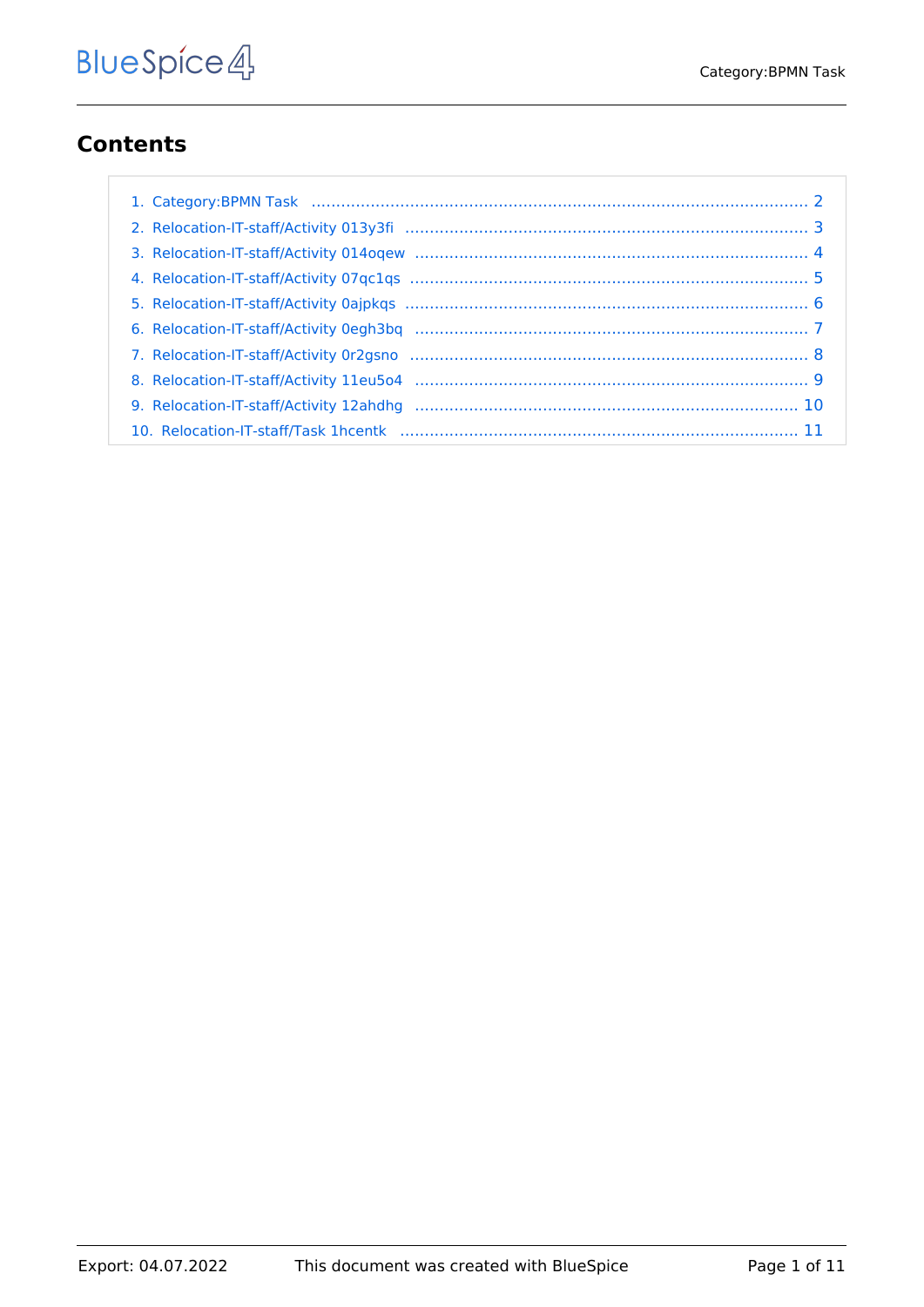#### <span id="page-1-0"></span>**Category:BPMN Task**

#### Pages in category "BPMN Task"

The following 9 pages are in this category, out of 9 total.

#### **R**

- [Relocation-IT-staff/Activity 013y3fi](#page-2-0)
- [Relocation-IT-staff/Activity 014oqew](#page-3-0)
- [Relocation-IT-staff/Activity 07qc1qs](#page-4-0)
- [Relocation-IT-staff/Activity 0ajpkqs](#page-5-0)
- **•** [Relocation-IT-staff/Activity 0egh3bq](#page-6-0)
- [Relocation-IT-staff/Activity 0r2gsno](#page-7-0)
- [Relocation-IT-staff/Activity 11eu5o4](#page-8-0)
- [Relocation-IT-staff/Activity 12ahdhg](#page-9-0)
- [Relocation-IT-staff/Task 1hcentk](#page-10-0)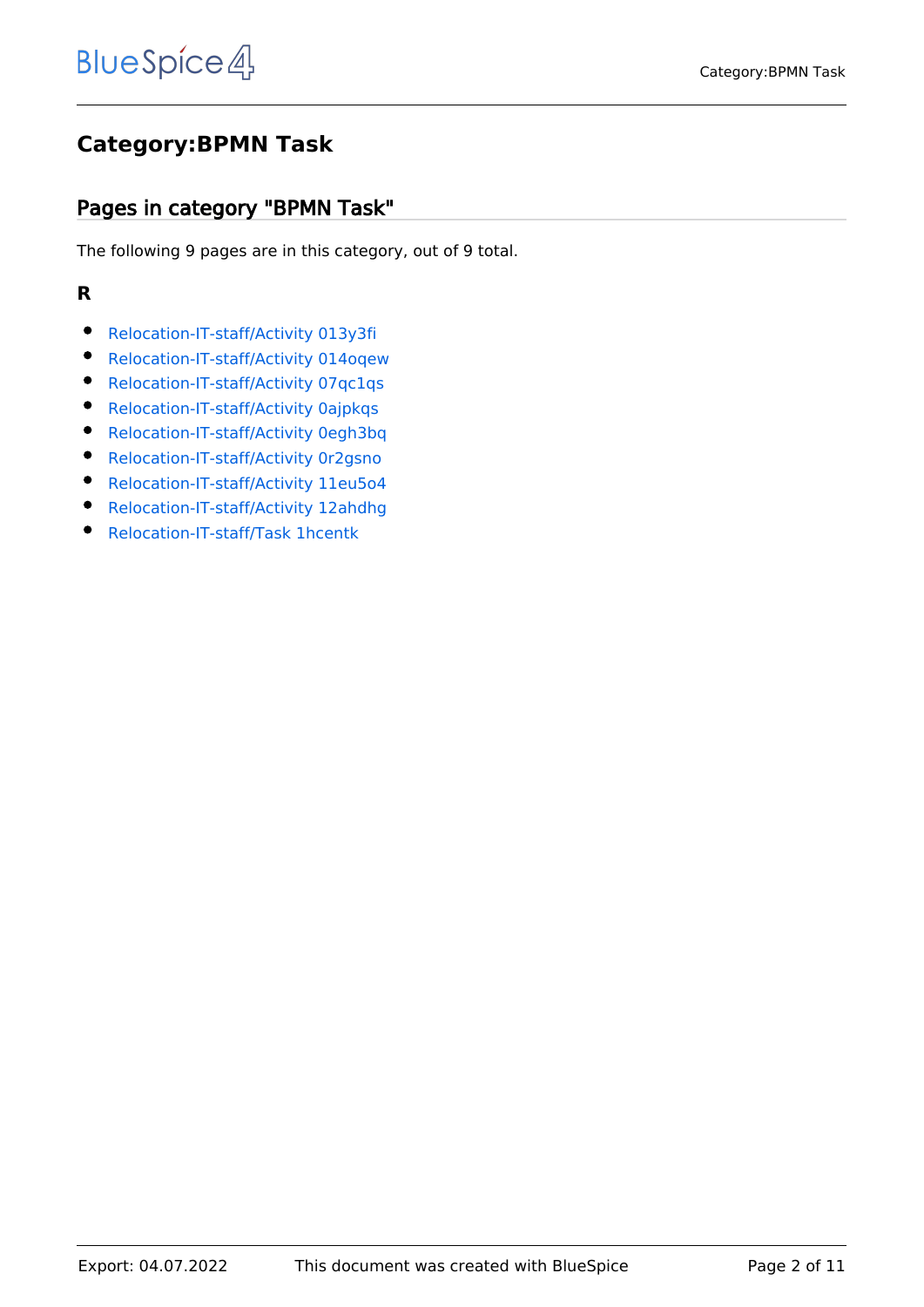# <span id="page-2-0"></span>**Information an Personal-abteilung**

| Einrichtung administrativer Zugriffe |                             |  | Bereitstellung Arbeitsplatz |
|--------------------------------------|-----------------------------|--|-----------------------------|
|                                      |                             |  |                             |
|                                      |                             |  |                             |
|                                      | Änderung der Betriebsmatrix |  |                             |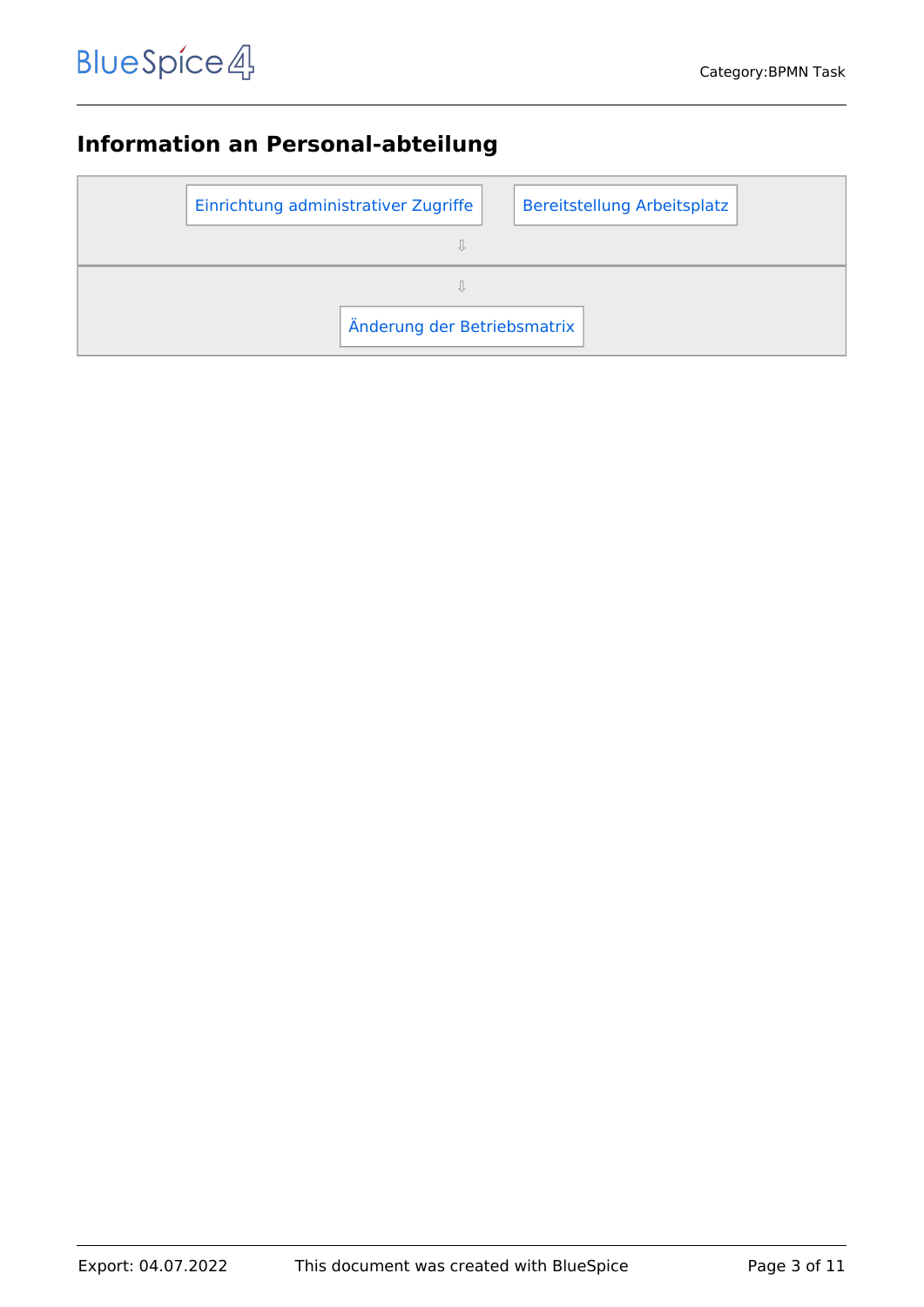#### <span id="page-3-0"></span>**Anforderung des Umzugs**

⇩

[IT-Verwaltung beauftragt die durchführenden IT Fachbereiche](#page-10-0)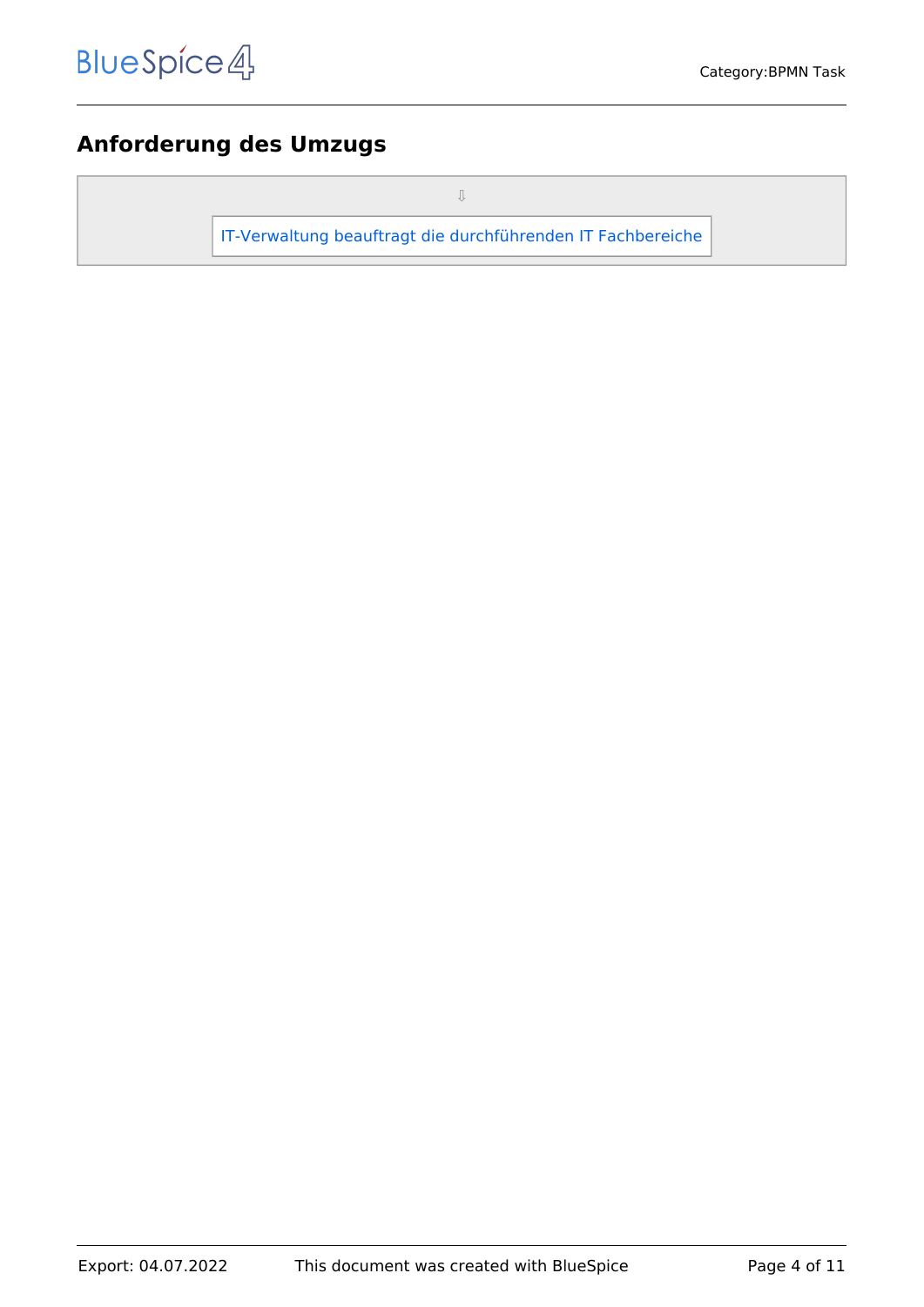# <span id="page-4-0"></span>**Einrichtung administrativer Zugriffe**

| Umzug des Benutzerkontos          |  |
|-----------------------------------|--|
|                                   |  |
|                                   |  |
| Information an Personal-abteilung |  |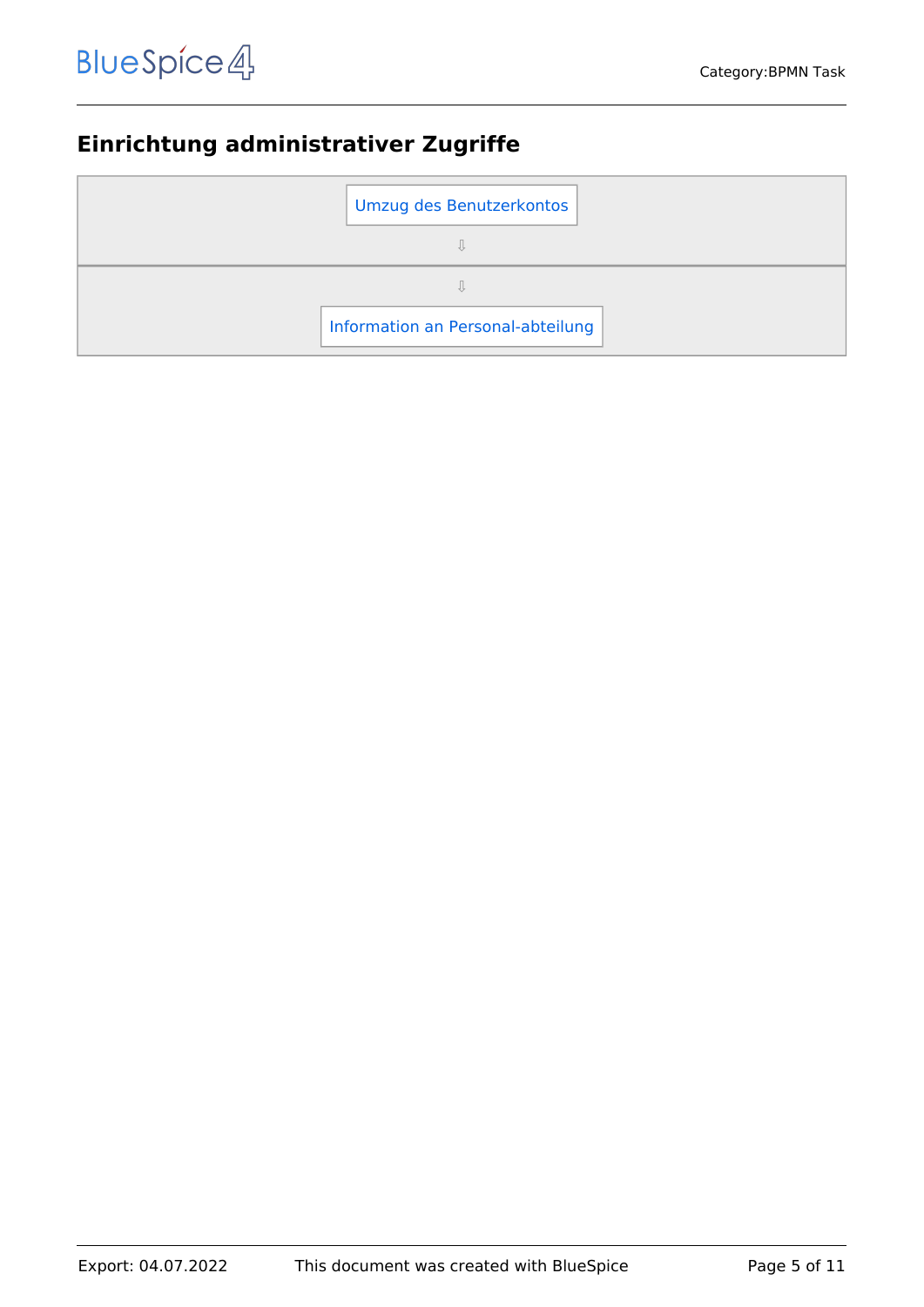# <span id="page-5-0"></span>**Bereitstellung Arbeitsplatz**

| IT-Verwaltung beauftragt die durchführenden IT Fachbereiche |
|-------------------------------------------------------------|
|                                                             |
|                                                             |
| Information an Personal-abteilung                           |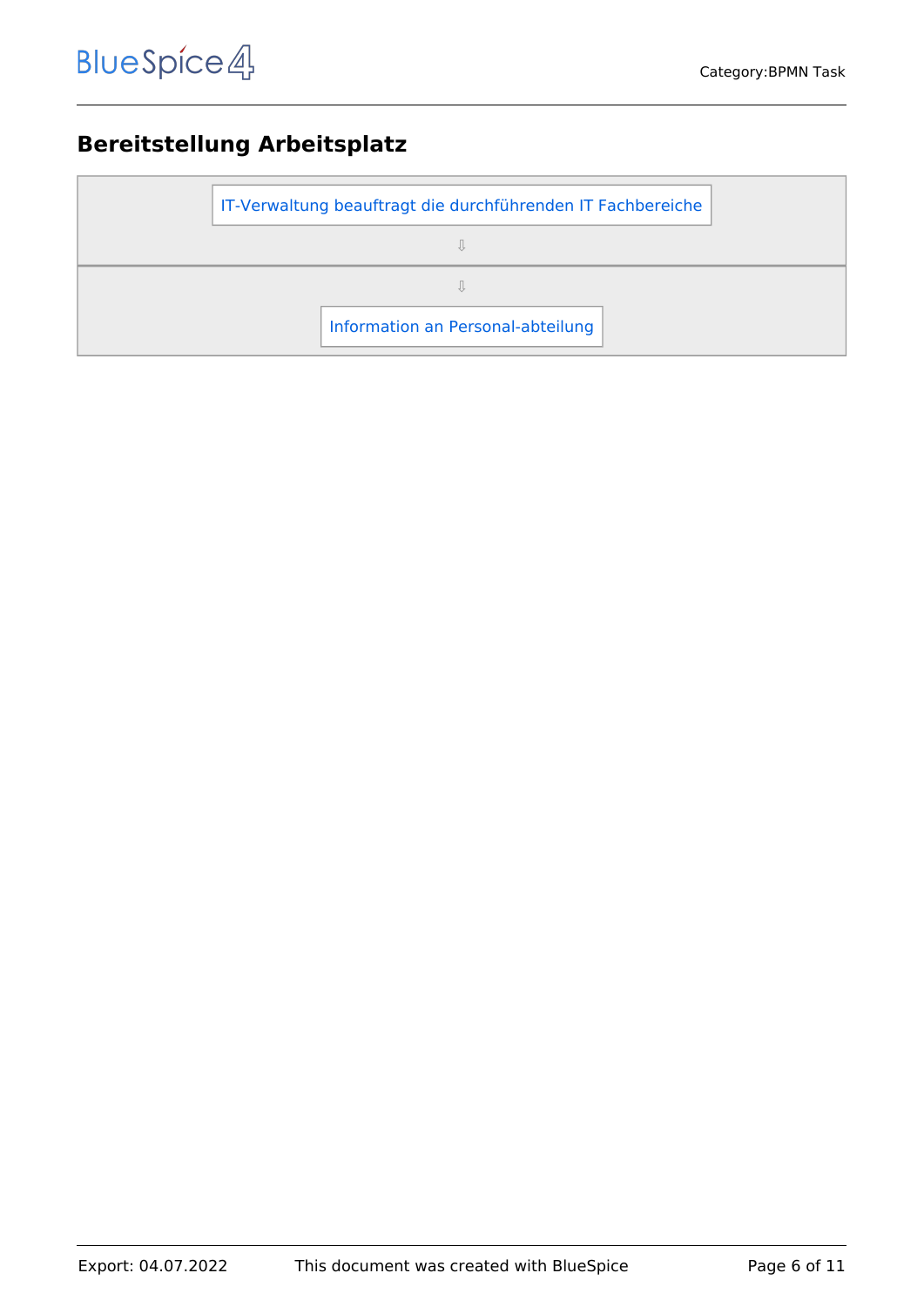#### <span id="page-6-0"></span>**Umzug des Benutzerkontos**

| IT-Verwaltung beauftragt die durchführenden IT Fachbereiche |  |
|-------------------------------------------------------------|--|
|                                                             |  |
|                                                             |  |
| Einrichtung administrativer Zugriffe                        |  |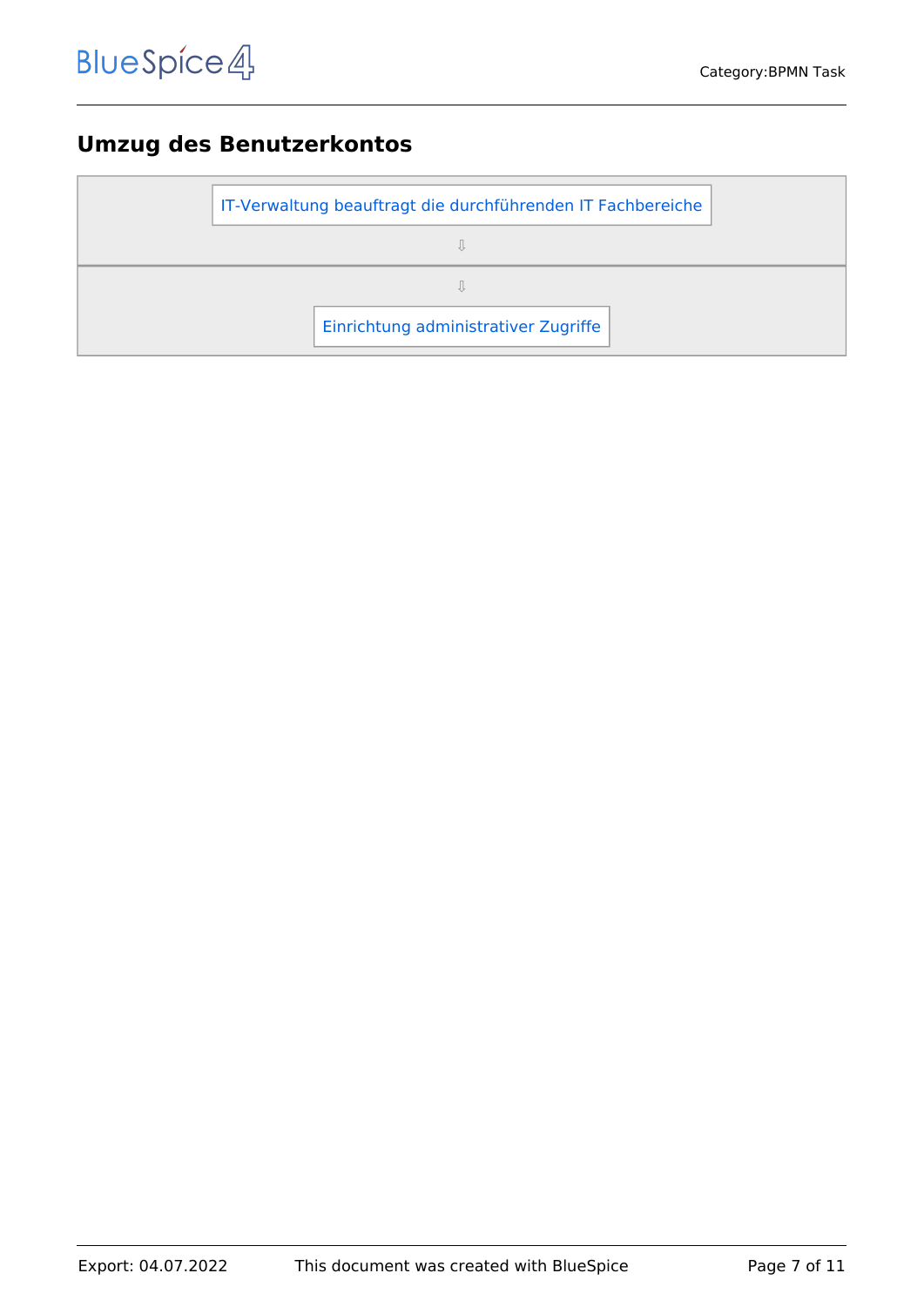# <span id="page-7-0"></span>**Information des Mitarbeiters**

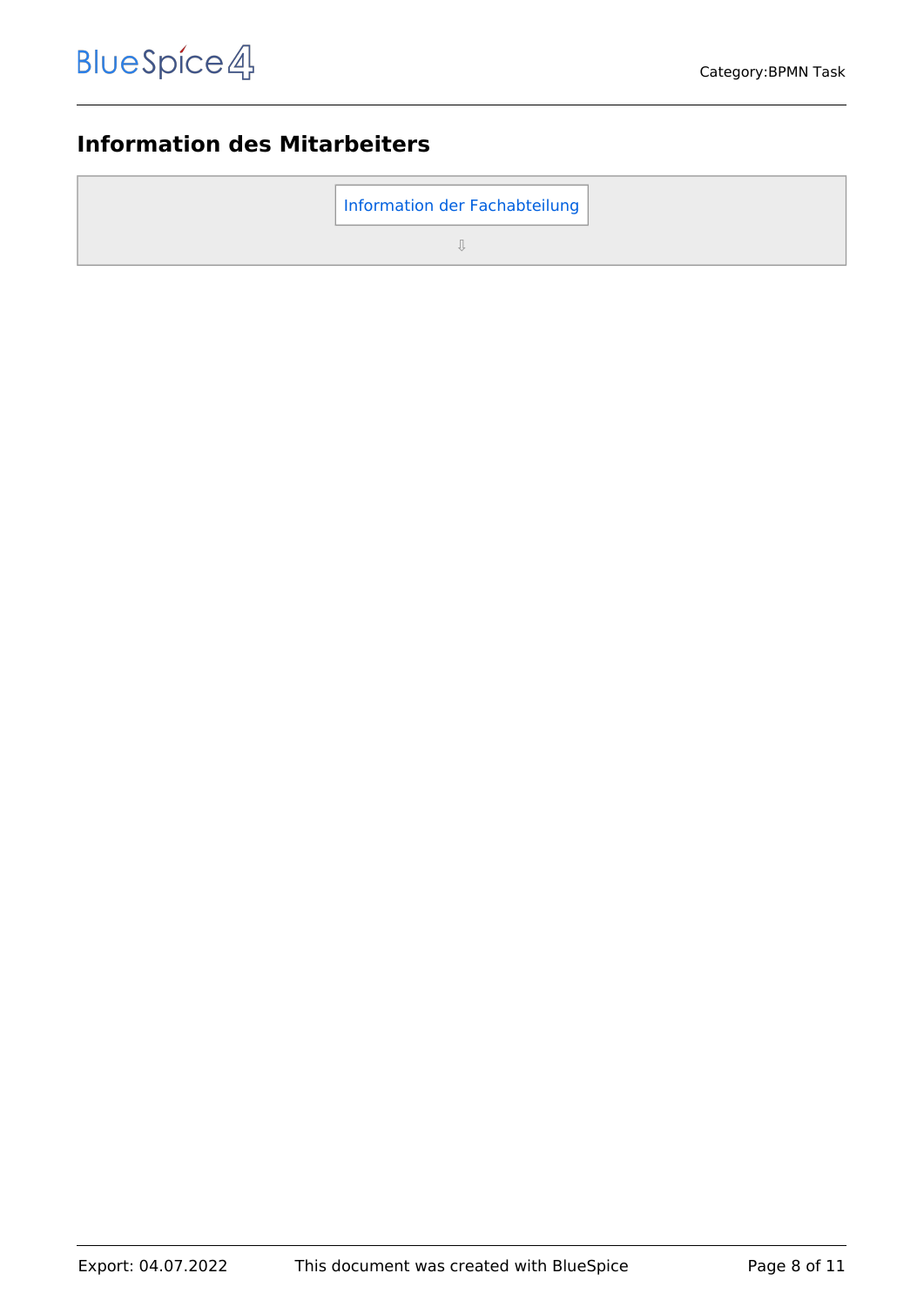## <span id="page-8-0"></span>**Änderung der Betriebsmatrix**

| Information an Personal-abteilung |
|-----------------------------------|
|                                   |
|                                   |
| Information der Fachabteilung     |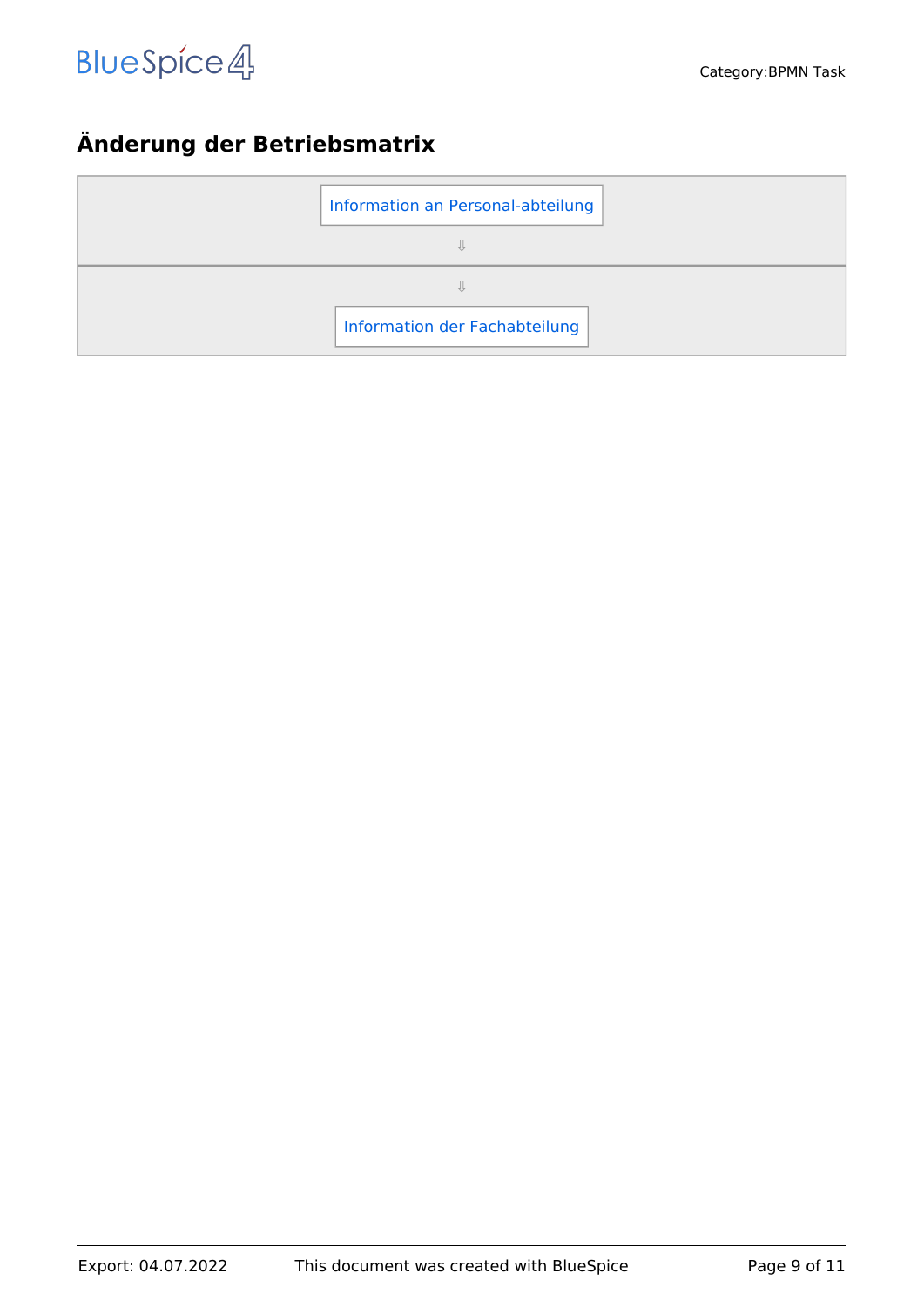# <span id="page-9-0"></span>**Information der Fachabteilung**

| Änderung der Betriebsmatrix         |  |
|-------------------------------------|--|
|                                     |  |
|                                     |  |
| <b>Information des Mitarbeiters</b> |  |